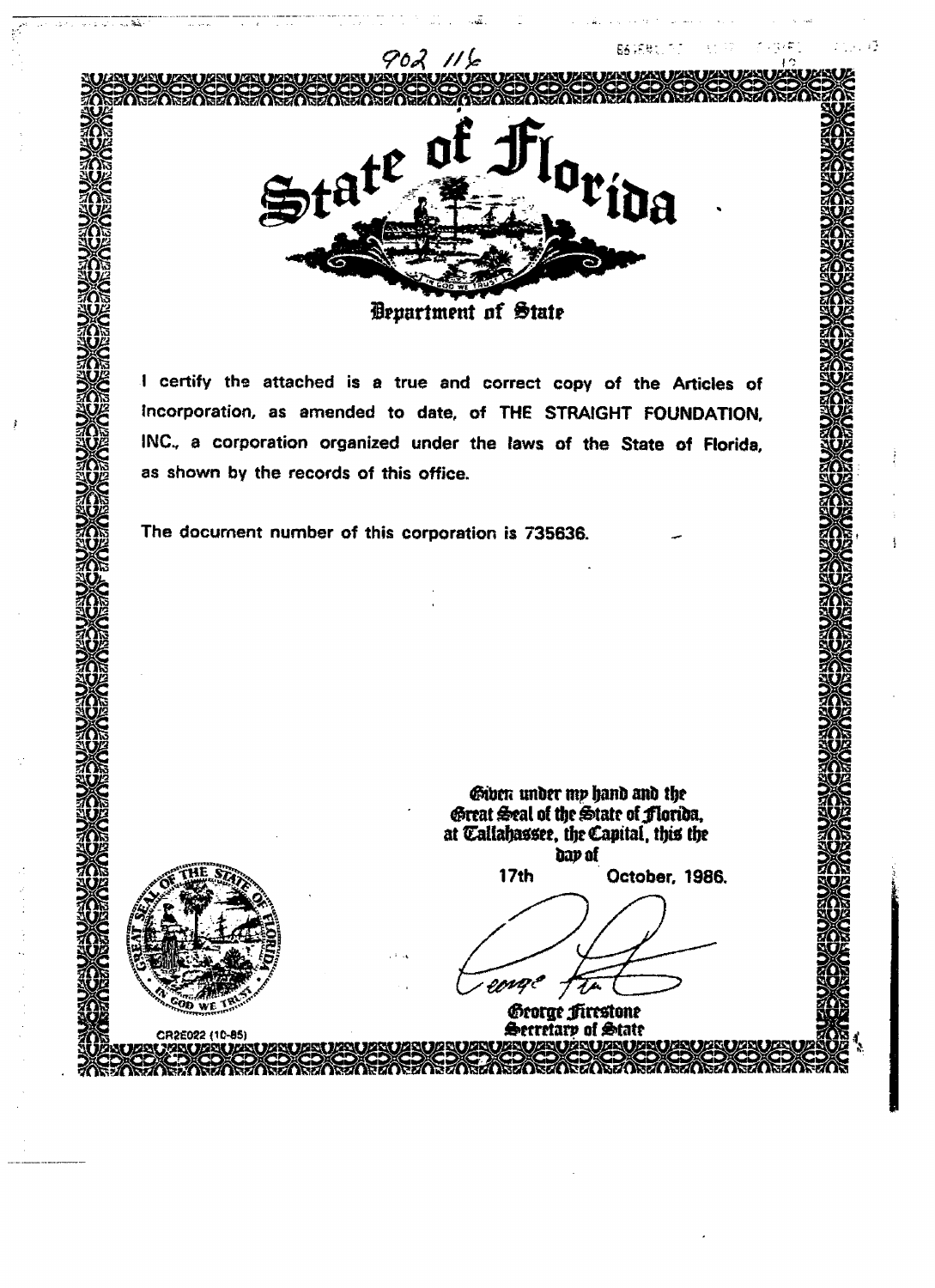### **ARTICLES OF INCORPORATION**  $\begin{array}{cc}\n\text{Tr} \text{contribution} \\
\text{Tr} \begin{array}{cc}\n\text{Tr} \text{C} \text{N} \\
\text{N} \end{array}\n\end{array}$

#### STRAIGHT, INC. (a corporation not for profit)

**I**\*«**f**• » **-**<sup>v</sup> **We, the undersigned, with other persons being desirous of forming a corporation for charitable and** philantropic purposes, under the provisions of Chapter 617 of **the Florida Statutes, do agree to the following!**

ARTICLE I. NAME.

**The name of this corporation Is STRAIGHT,**

 $\cdot$   $\infty$   $\sim$ 

٦

**INC.**

ARTICLE II. PURPOSES.

**The general nature of the objects and** purposes of this corporation shall be to develop and administer **programs for victims of drug abuse, dealing with rehabilitation, welfare, and health, in order to assist them in adjusting them**selves to their environment; to train them in vocations and avocations; to aid them in all their activities; and to be of assistance in solving their particular problems, and to interest and unite men and women in social work for the welfare of boys and girls **and young men and young women to the end that crime, poverty, and misery may be lessened, that a nobler manhood and womanhood may be developed, and that a more perfect love of home, family and country may be fostered, and to cooperate with all federal, state** and local government agencies to secure these ends, utilizing all powers this corporation may exercise as granted it by Chapter 617. **Florida Statutes.**

ARTICLE III. QUALIFICATION OF MEMBERS.

The membership of this corporation shall constitute all persons hereinafter named as subscribers and such other persons as, from time to time hereafter, may become members, in the manner provided in the by-laws. Every person who meets the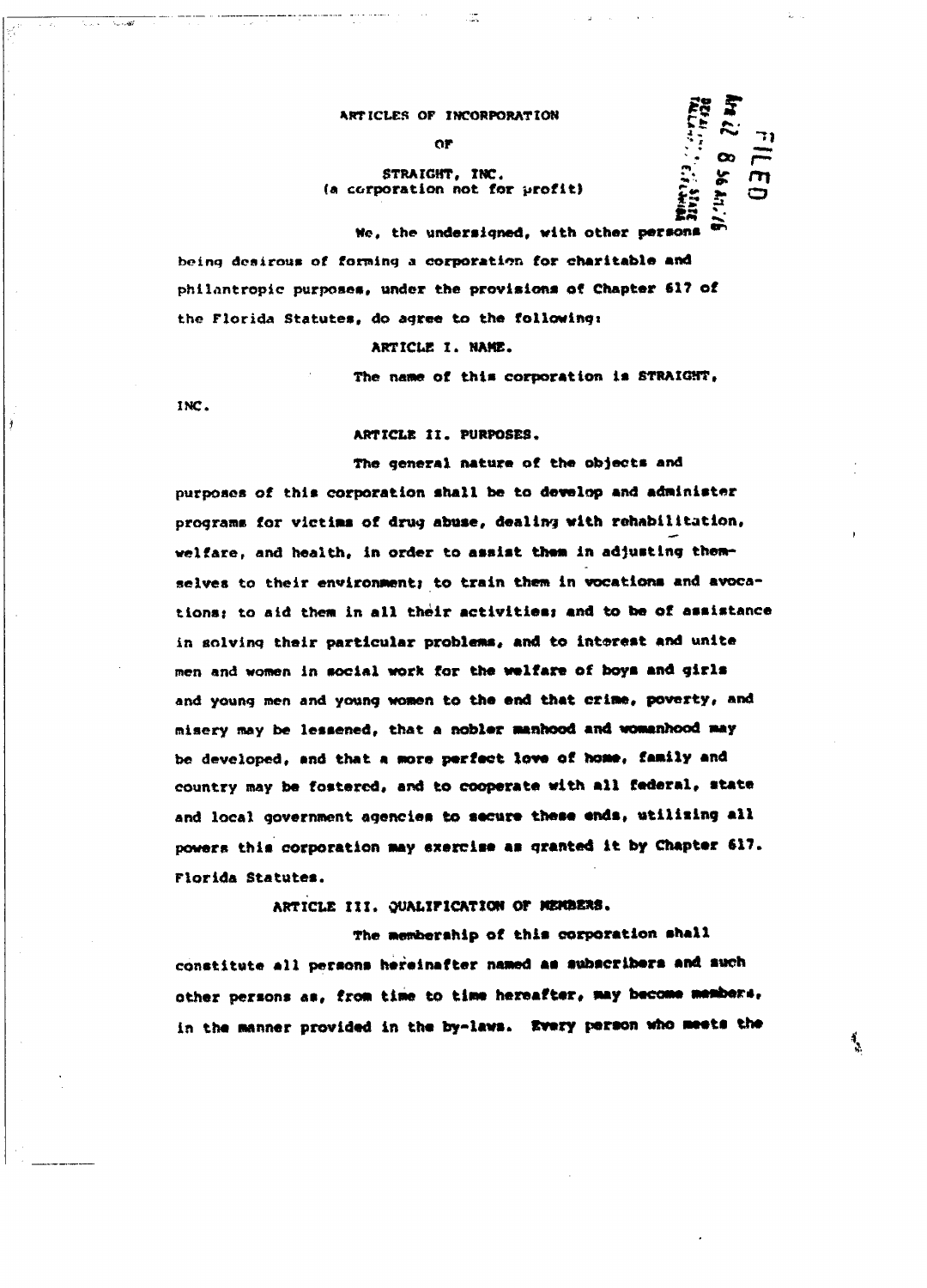**requirements of any clarification shall be eligible for** membership in the corporation. An applicant shall be admitted to membership on his or her election by a majority of the Board of Directors and on payment of initiation fees, membership " **capital contribution, and due\*, ami the execution of a written aaaent and agreement to be bound by the by-iews and any amendments thereto as may from time to time be enacted and to discharge the duties of membership as set forth in the by-laws of the corporation. ARTICLE XV. TERM OF EXISTENCE.**

 $\frac{1}{2}$ 

**This corporation shall have perpetual**

**existence.**

Ŷ.

ARTICLE V. SUBSCRIBERS.

-2-

**The names and residence of the subscribers**

**to these Articles of Incorporation arei**

**r. SEMBbER 10324 Paradise Boulevard Treasure Island, FL 33706** 

H. COtSSTEIH, **PH.D. 7941 - fth Awnue South** St. Petersburg, FL

**FRED RENFIELD 200 Pasadena Avenue South St. Petersburg, FL** 

्र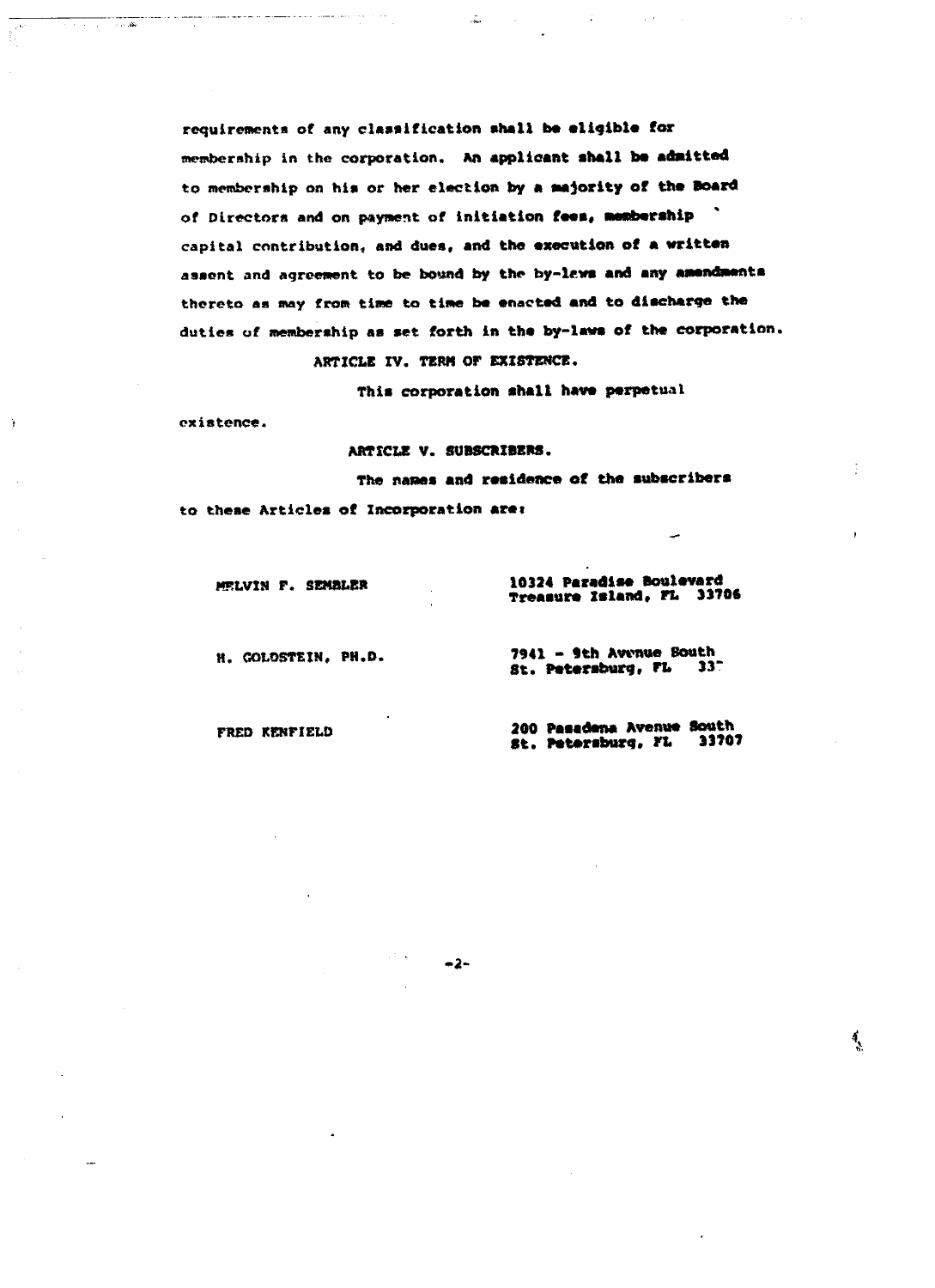#### ARTICLE VI. OFFICERS.

and the state of the state of the state of the

<u>a salaman salah sahiji désa di ka</u>

Section 1. The officers of the corporation shall be a President, a Secretary, a Treasurer, and such other officers as may be provided in the by-laws.

Section 2. The names of the persons who are to serve as officers of the corporation until the first meeting of the hoard of Directors are:

> PRESTDENT: Melvin F. Sembler SECRITARY: Raymond Bourgholtzer TREASURER: Raymord Bourcholtser Section 3. The officers shall be elected

at the annual meeting of the Board of Directors or as provided in the by-laws.

ARTICLE VII, BOARD OF DIRECTORS.

Section 1. The business affairs of this corporation shall be managed by the Board of Directors. This corporation shall have 15 directors initially. The number of directors may be decreased or increased from time to time, by the by-laws, but shall never be less than three.

Section 2. The Board of Directors may be members of the corporation.

Section 3. Members of the Board of Directors shall be elected and hold office in accordance with the by-laws. Section 4. The names and addresses of the

persons who are to serve as Directors for the ensuing year, or until the first annual meeting of the corporation, are:

| H. GOLDSTEIN. PH.D.                      | 7941 - 9th Avenue South<br>33707<br>St. Petersburg, FL       |  |  |  |
|------------------------------------------|--------------------------------------------------------------|--|--|--|
| FRED KENFIELD<br>$\mathbf{1}=\mathbf{1}$ | 200 Pasadena Avenue South<br>33707<br>st. Petersburg, FL     |  |  |  |
| LEON SELLERS. D.V.M.                     | 3845 Tyrone Boulevard<br>33709<br>st. Patersburg, FL         |  |  |  |
| R. C. GARBY. M.D.                        | 1609 Pasadena Avenue South<br>33707<br>St. Petersburg, FL    |  |  |  |
| GUY N. PERENICH                          | 29 North Pt. Harrison Ave.<br>33515<br>Clearwater, PL        |  |  |  |
| RAY WAYMIRE                              | 4600 - 10th Avenue North<br><b>Rt. Petersburg, FL. 33713</b> |  |  |  |

 $\mathbf{I}_{\mathbf{S}}$ 

 $-3-$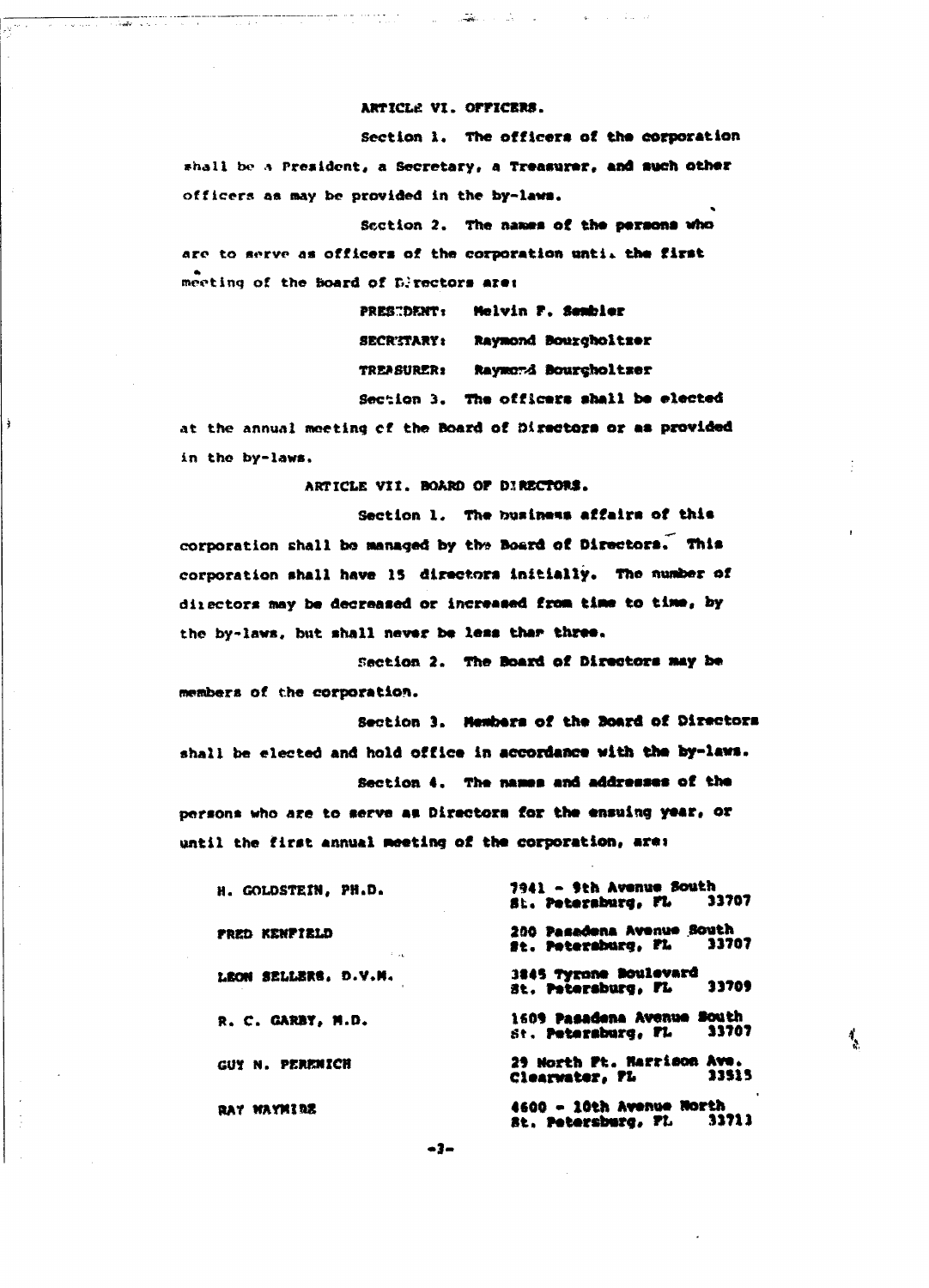ROBERT r. CHAPIH **1131 Jungle Avenue North St. Petersburg, FL** RUTH E. CHAPTN **1131 Jungle Avenue North St. Petersburg. Pi. 33710** MEL P. SEMBLER 10324 - Parasdise Boulevard<br>Treasure Island, FL 33706 **Treasure Island, PL BKTTY 5. SEMBLER 10324 - Paradlae boulevard Treasure Island, FL HELEN PFTERMAN the COLOR Gulf Boulevard St. Petersburg Beach, PL 33706 JOHN E. WHITE 10326 Tangelo Road ?«minoie, PL 33S42** THOMAS E. WYKOPP **1228 Ball Drive Ciearwater, PL 33516 ARTHUR M. HAUKNICHT 6601 - 17th Street South St. Petersburg, FL** LILA L. BAUKNIGHT **6601 \* 17th Street South St. Petersburg, PL 337P-**

ARTICLE **VI If. BY-LAWS.**

ست.<br>مقام دارای ایرانی

الماريان المالية والمتحدثة والمتحدثة

Ï

Section 1. The Board of Directors of this corporation may provide such by-laws for the conduct of its buainess and the carrying out of its purposes as they may **deem necccaary from time to tine.**

Section 2. Upon proper notice the by-laws may be amended altered or rescinded by a two-thirds vote of those members of the Board of Directors present at any reqular **meeting or \*ny special nweflng called for that purpose.**

#### ARTICLE IX. AMENDMENTS.

Section 1. These Articles of Incorporation **Any be amended at a special meeting of the membership called** for that purpose, by a three-fourths vote of those present.

**Section 2. Aaxndsunta may also toe made at \* r\*cjul«r meeting at the membe\*\*hip upon notice give, \*\* provided** by the by-laws, of intention to submit such amendments.

**ARTICLE X. MISCELLANEOUS.**

Section 1. Ho part of the net earnings of **the corporation shall inure to the benefit of any individual or** member.

Section 2. The amount of the yearly dues payable by members shall be such amount as may be determined from time to time by the Board of Directors.

ै

-4-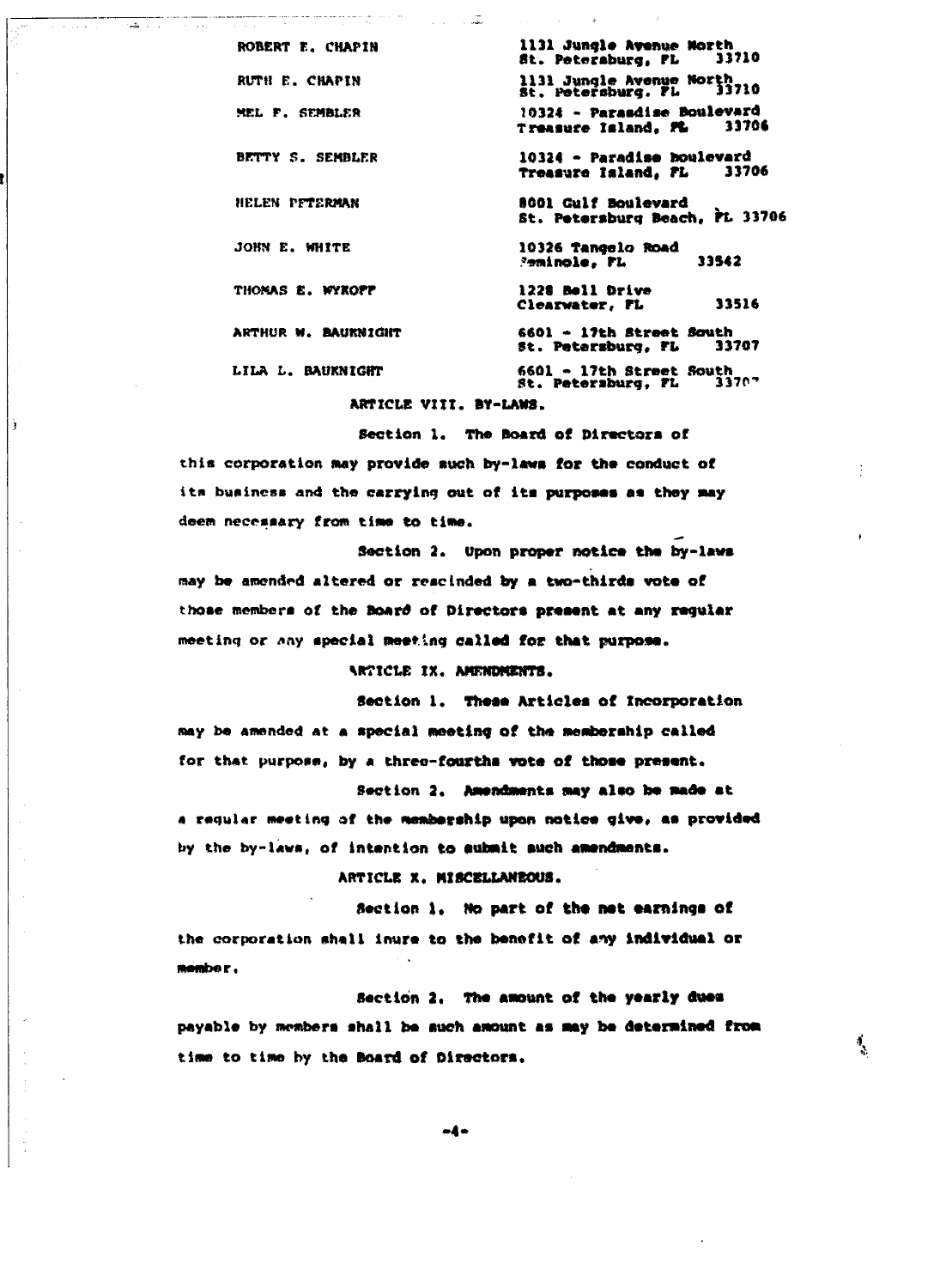**Section 3. The annual swotlng for the** election of members of the Board of Directors and Officers shall be held as may be provided in the by-laws.

**Section 4. This corporation is not organised** for a pecuniary profit, it shall not have any power to issue certificates of stock or declare dividends, and no part of its **not earnings shall inure to the benefit of any member, director, or individual. The balance, if any, of all money received by the corporation from its operators, after the payment in full of all debts and obligations of the corporation, of whatever kind or nature, shall be used and distributed exclusively for charitable,** scientific, and educational purposes in the fields of drug abuse **education prevention, control and education and awareness.**

**Section 5. The principal office of the corporation shall be a\* way be determined by the Board o£ Directors. The initial office shall be 200 Pasadena Avenue South, St. Petersburg, Florida 33707, until otherwise changed by the Board of Directors.**

**IN WITNESS HKE-iSOF, we, the undersigned** subscribing incorporatora, have hereunto set our hands and seals this  $\frac{|\mathbf{q}^{\text{th}}|}{\mathbf{q}^{\text{th}}}$  day of  $\frac{|\mathbf{q}^{\text{th}}|}{\mathbf{q}^{\text{th}}}$ , 1976, for the purpose of forming this corporation not for profit under the laws of the **State of Florida.**

ulk **MELVZN f, 5«KSWK**

Í.

**STATE OF FLOP. IDA ) »•\*. COUNTY OF PINEUA8)**

ŧ

**Before me, a notary Public du'v authorised to** take acknowledgements in the State and county aforesaid, personally

-5 -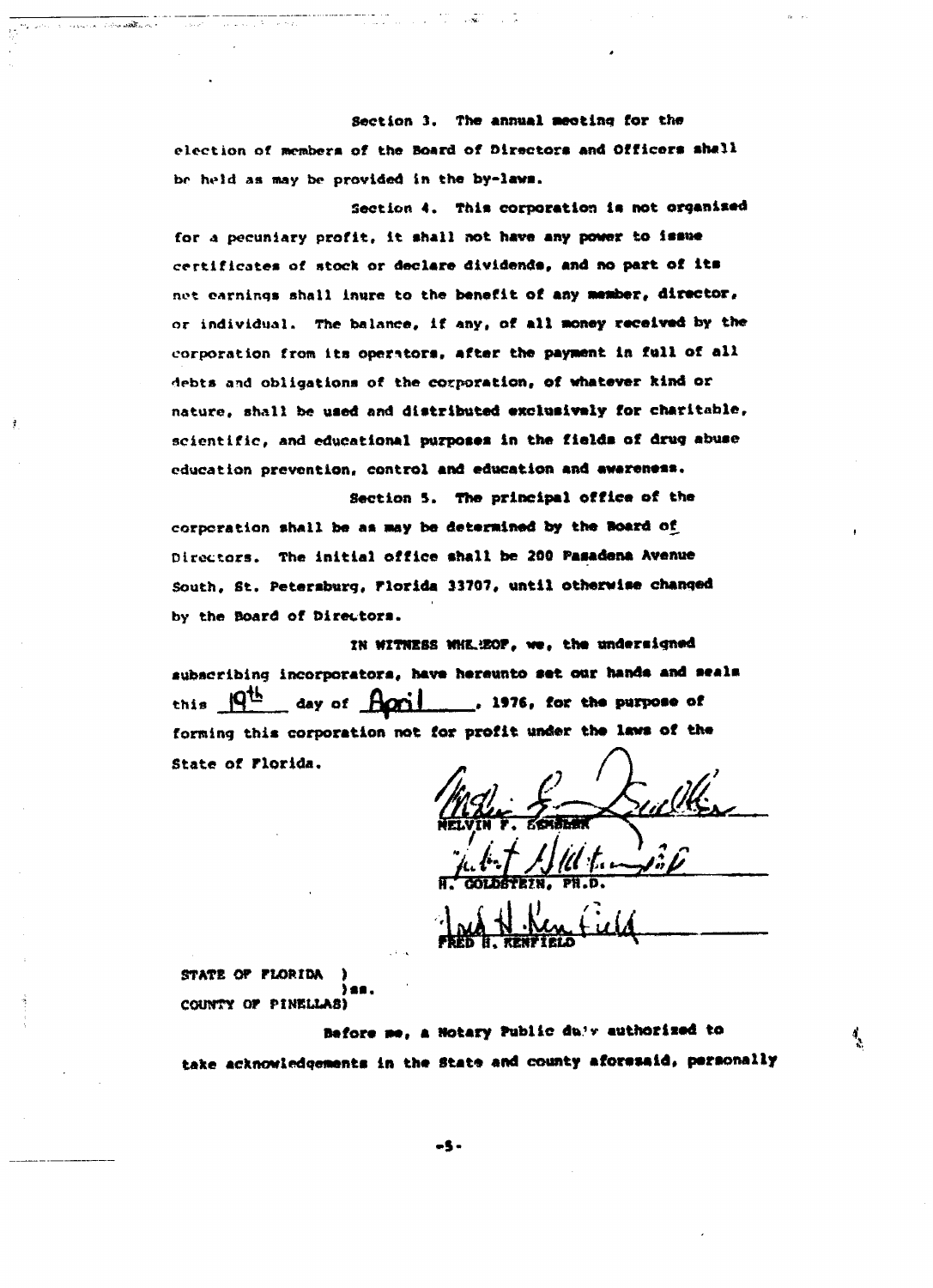appeared MELVIN F. SEMBLER, to me known to be the person described as a subscriber in and who executed the foregoing Articles of Incorporation, and he acknowledged before me that he executed and subscribed to these Articles of Incorporation.

WITNESS my hand and official seal in the County and State named above, this  $13^{15}$  day of  $C$ y) if  $_{-x}$  1976.

Karen Ka

My Commission Expires:

STATE OF FLORIDA COUNTY OF PINELLAS I

Before me, a Notary Public duly authorized to take acknowledgements in the State and county aforesaid, personally appeared H. GOLDSTEIN, PH.D., to me known to be the person described as a subscriber in and who executed the foregoing Articles of Incorporation, and he acknowledgedbefore me that he executed and subscribed to these Articles of Incorporation.

WITNESS my hand and official seal in the County and State named above, this  $\mathscr{L}^{\mathscr{L}^{\mathscr{L}}}$  day of  $\mathscr{L}$ ,1976.

Romy Fox, Raal BEALT

My Commission Expires:

STATE OF FLORIDA COUNTY OF PINELLAS )

Before me, a Notary Public duly authorized to take acknowledgements in the State and county aforesaid, personnlly appeared FREDH. KENFIELD, to me known to be the person described in as a subscriber in and who executed the foregoing Articles of Leorporation, and he acknowledged before me that he executed and subscribed to these Articles of Incorporation.

WITHESS my hand and official seal in the County and State named above, this 13th day of *Apple*  $\overline{\phantom{1}}$ , 1976.

My Commission Expires: e Parte i fram a**t Perificial L**erri cimiraan Liyoos Kilif 16, 197<mark>8</mark>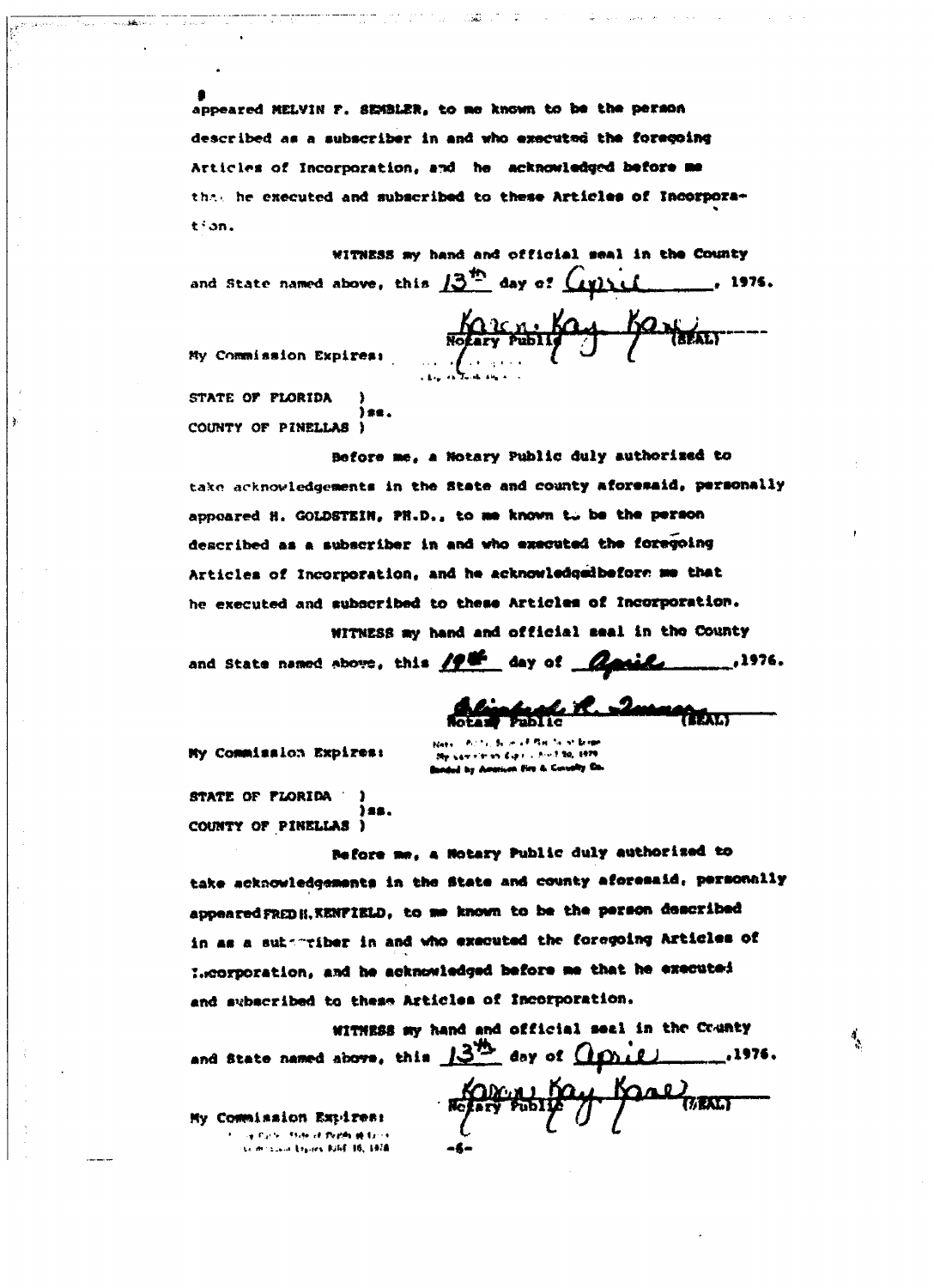CERTIFICATE DESIGNATING PLACE OF BUSINESS OR DOMICILE FOR THE CERTIFICATE DESIGNATING FLACE OF BUBINERS ON HOTILING TO THIS SERVICE OF PROCESS WITHIN THIS STATE, NAMING ACENT UPON WHOM PROCESS MAY BE SERVED.  $\sum_{i=1}^{n}$ m  $\frac{\sigma}{\sigma}$ 

 $\mathbb{R}^{2n+m}$ 

à

**Technology** 

In pursuance of Chapter 48.091, Florida Statutes. the following is submitted, in compliance with said Act:

First--That STRAIGHT, INC. desiring to organize under the laws of the State of Florida with its principal office, as indicated in the articles of incorporation at City of St. Petersburg,  $\frac{1}{2}$  Courty State of Plorida Pinellas  $of$  and  $\sim$ has named Dr. LeonH. Sellers, Jr.

located at 3845 Tyrone Boulevard, St. Petersburg, FL 33709 (Street address and number of building; Post Office Box address not acceptable)

County of Pinellas City of St. Petersburg State of Florida process within this state.

(MU3T BE SIGNED BY DESIGNATED AGENT) **ACKNOVLEDGMENT:** 

Having been named to accept service of process for the above stated corporation, at place designated in this certificate, I hereby accept to act in this capacity, and agree to comply with the provision of said Act relative to keeping open said office.

By  $\frac{1}{\sqrt{2\pi}}$  (Resident Agent)

 $\overline{\phantom{a}}$ 

र्

**POINT** 

 $\sum_{i=1}^{n}$  $\ddot{r}$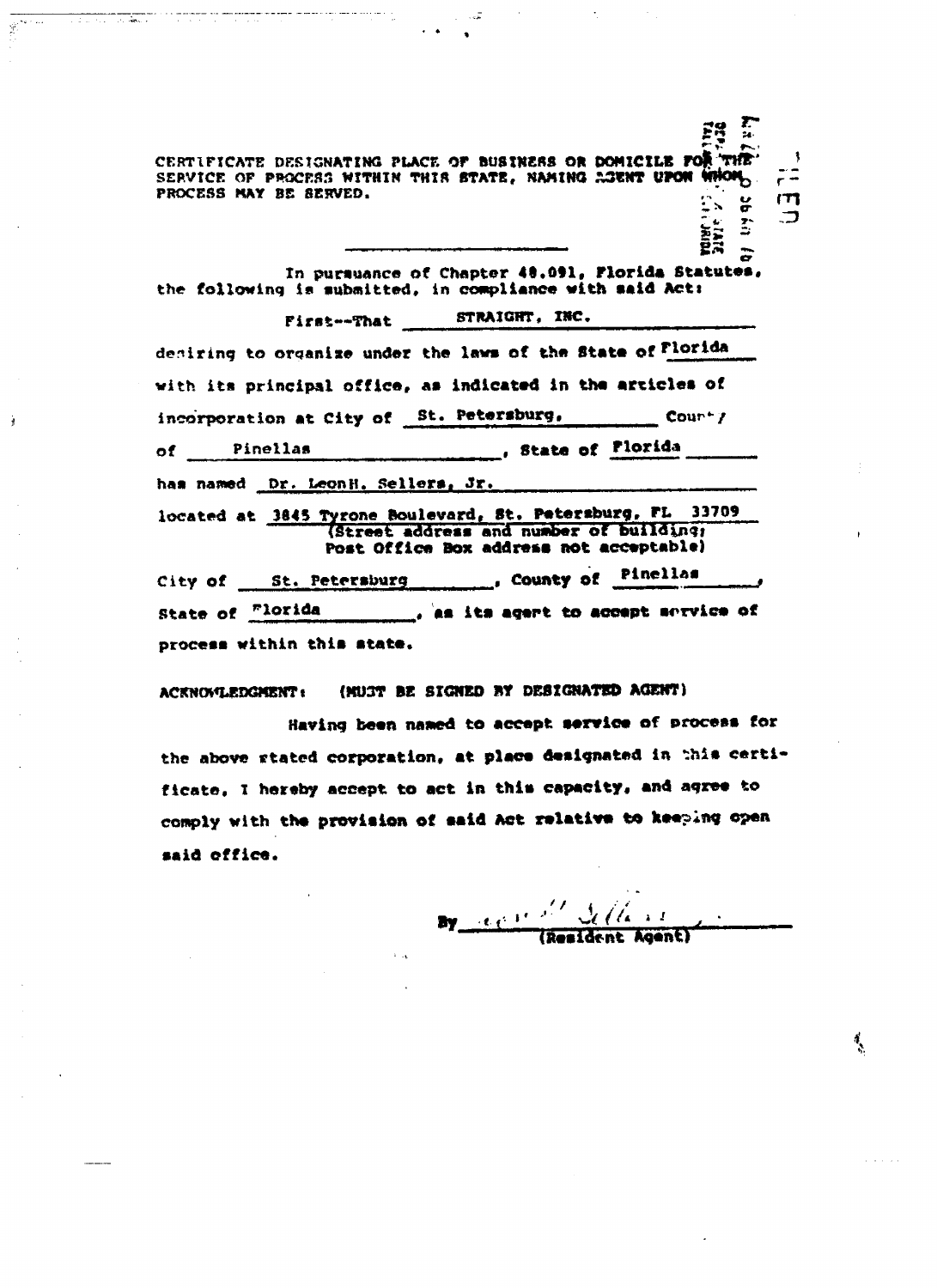AMENDMENT TO ARTICLES OF IMCORPORATION OF  $-74, 1, 27$  $m_{\rm e}$  (12.2.2). STANICHT. INC. Is corporation not-for-profiti  $\sim 1.615$ TALL!

the construction of the construction

루만 눈다

tan alah sebagai di sebagai dan sebagai dan sebagai dan banyak dan banyak dan banyak dalam selasai dan banyak

F

ţ

f

The undersigned President and Secretary, respectively, of STRAIGRT, INC., a corporation not-for-profit organized and existing under the laws of the State of Florida, under Certificate of Incorporation filed in the office of the Secretary of State on April 22, 1976, hereby certify:

At a meeting duly held on September 23, p 1985, the Board of Directors and members of the Corporation adopted the following amendments to the Articles of Incorporation:

RESOLVED, Article I of the Articles of Incorporation of 1. the Corporation shall be amended to read as follows:

> "ARTICLE I **MARR**

The name of this Corporation is THE STRAIGHT FOUNDATION, INC.'

RESOLVED, Article II of the Articles of Incorporation  $\overline{\mathbf{z}}$  . of the Corporation shall be amended to read as follows:

#### "ARTICLE II **PHIPORRE**

The general mature of the objects and purposes of this Corporation shall be to support and finance programs dealing with drug abuse education, prevention, control, treatment and rehabilitation of men, women and children who are victims of drug abuse without regard to race, color or national origin, utilizing all of the powers that a corporation not-for-profit may exercise pursuant to Chapter 617 of the Florida Statutes."

Article III of the Articles of Incorporation of the 1. Corporation shall be amended to read as follows:

RECEIVED AUG 2 9 1985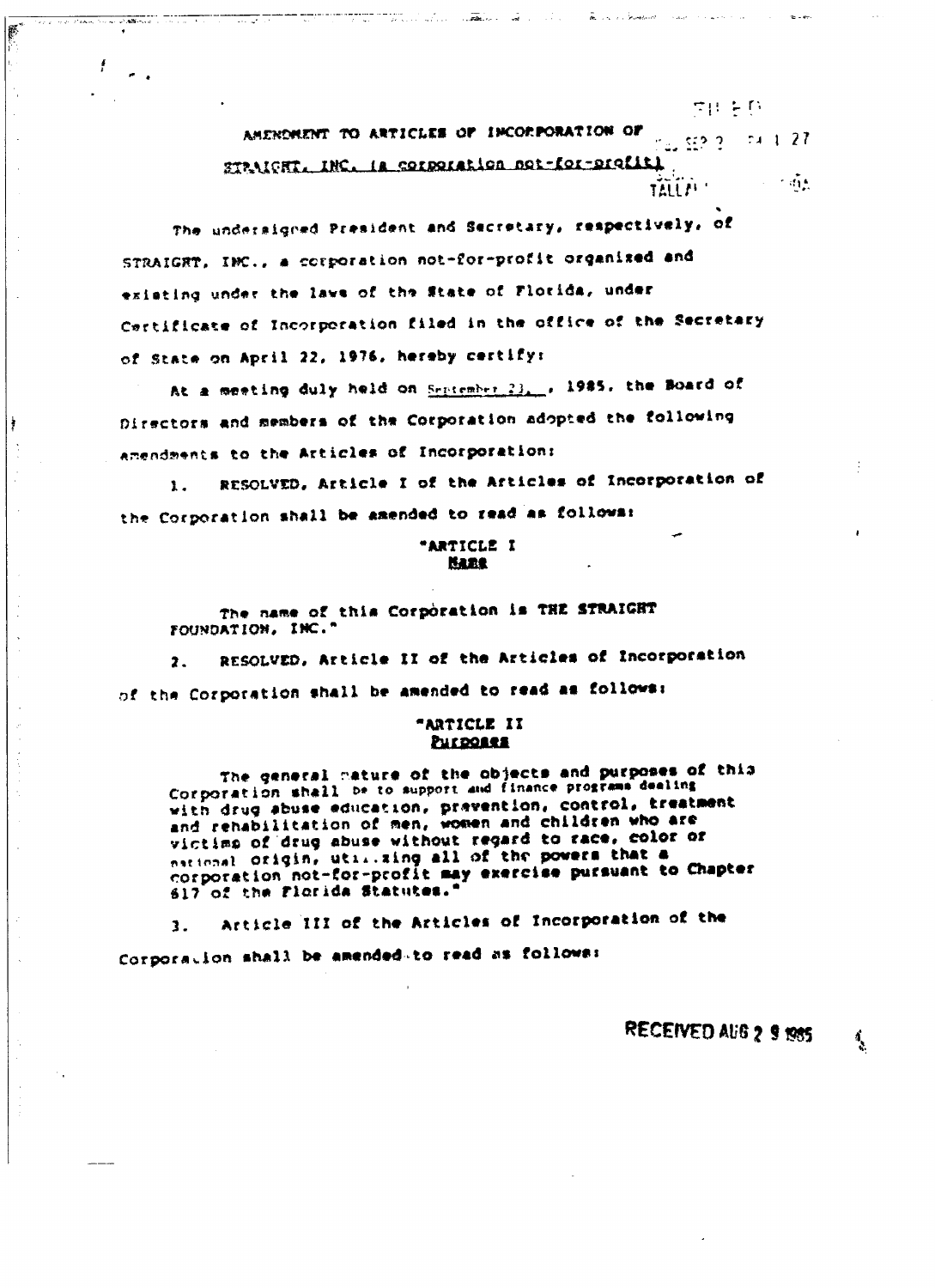#### "ARTICLE III Qualification of Members

Membership of the Corporation shall be div: ied into two general classes one of which shall be voting and the other shall be non-voting. The voting members shall be limited to those people who are also members of the Board of Directors of the Corporation. Non-voting members may be divided into<br>classes and groupings as determined by the Board of<br>O rectors and set forth in the Sylaws."

IN WITNESS WHEREOF, the undersigned officers of the Composition have executed this Amendmant in behalf of the Curporation.

ecretary

las alternativas de la construcción de la construcción

 $\mathcal{A}_{\mathcal{F}_1,\mathcal{B}_2}$  .

STATE OF FLORIDA

a consideration of the construction of the construction of the office

 $-9.1$  $\epsilon^{\pm}$  $\pmb{\cdot}$ 

Tale and a

COUNTY OF PINELLAS

I HEREBY CERTIFY that on this  $\frac{\sqrt{3}L^d}{2}$  day of 1985, before me, the undersigned authority, personally appeared Sellers dr. Guy N. Perroich wall known to me to be the  $\mathfrak{so} \mathfrak{R}.$ Successor of Straight, Inc., who acknowledged **FEIDELIT 1** before me that he exocuted the foregoing instrument freely and voluntarily, for the uses and purposes therein expressed.

WITHEIS my hand and official in the county and state aforesaid this 23<sup>nd</sup> day of Suprember

ナインコ 31 G. ōΙ DENEY **Tloride av** <sup>7</sup> Latge Commission Expires:

**MIAM PERITE ETAIT OF FLOUINE** RE CONSTISTER E.P. APA 21, 1996 **BORRED THIS BEREAM, END SUD.** 

र्

03-02-2282-001